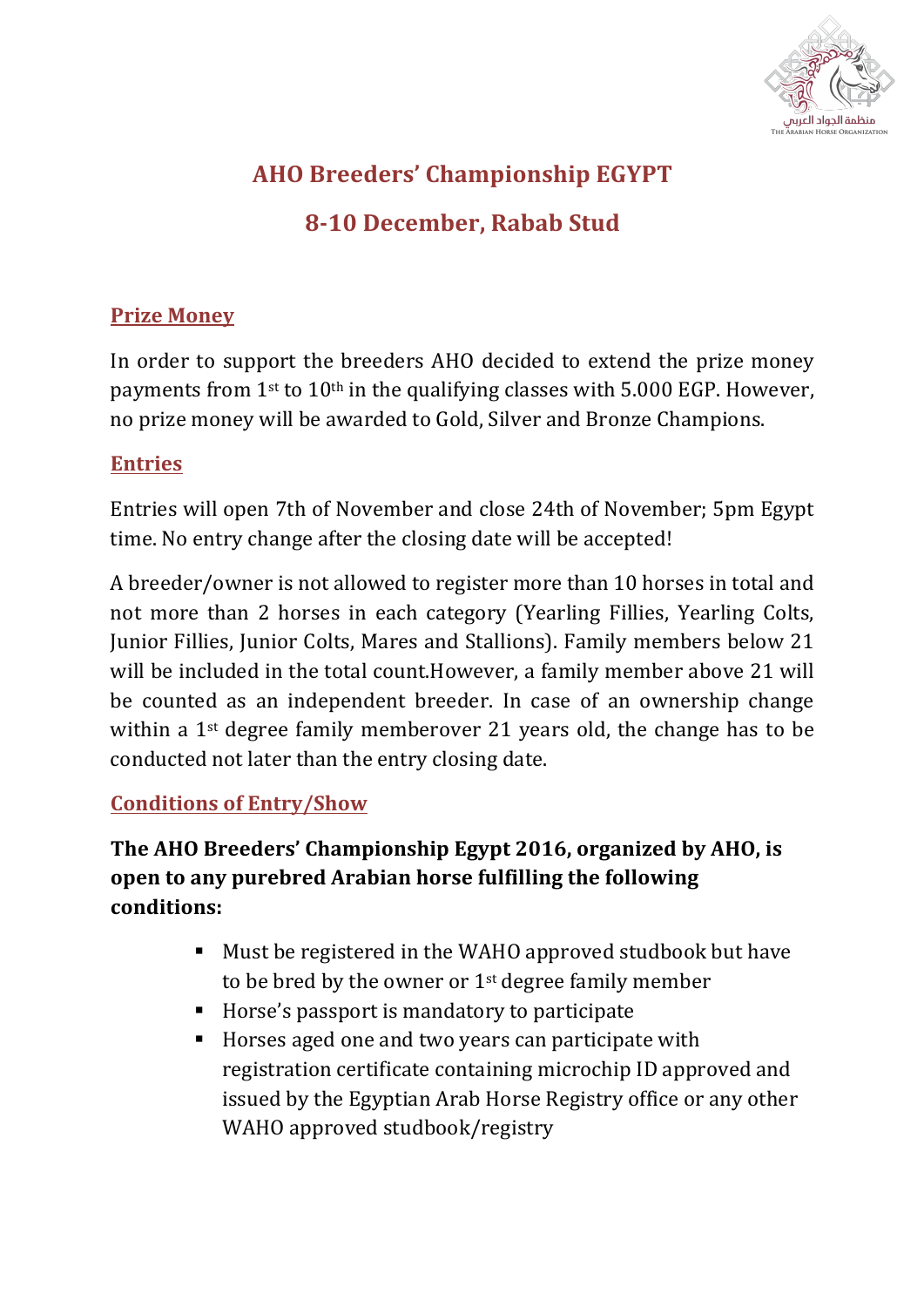

- Must be bred and owned entirely by the first registered owner/breeder and has never been sold or leased (except 1<sup>st</sup> degree family members)
- Must vaccinate according to international regulations
- Has not been a gold, champion in any AHO breeders show in the last two years (only exception is a yearling becomes a junior, or a junior horse becomes a senior)
- Anybody entering a horse that is overqualified or doesn't meet the qualification criteria will be liable to a fine and the horse will be disqualified
- Horse with incomplete documents by closing date will be rejected in order to avoid any misunderstanding
- The organizing committee has the right to exclude any horse which does not fulfill the entry requirements or does not have the correct papers (passport, registration certificate, vaccination)
- Any horse participating in the show can be subject to a doping test
- The organizing committee reserves the right to limit the total number of entries. However, any horse qualified for the show and entered within the entry period should get the right to compete.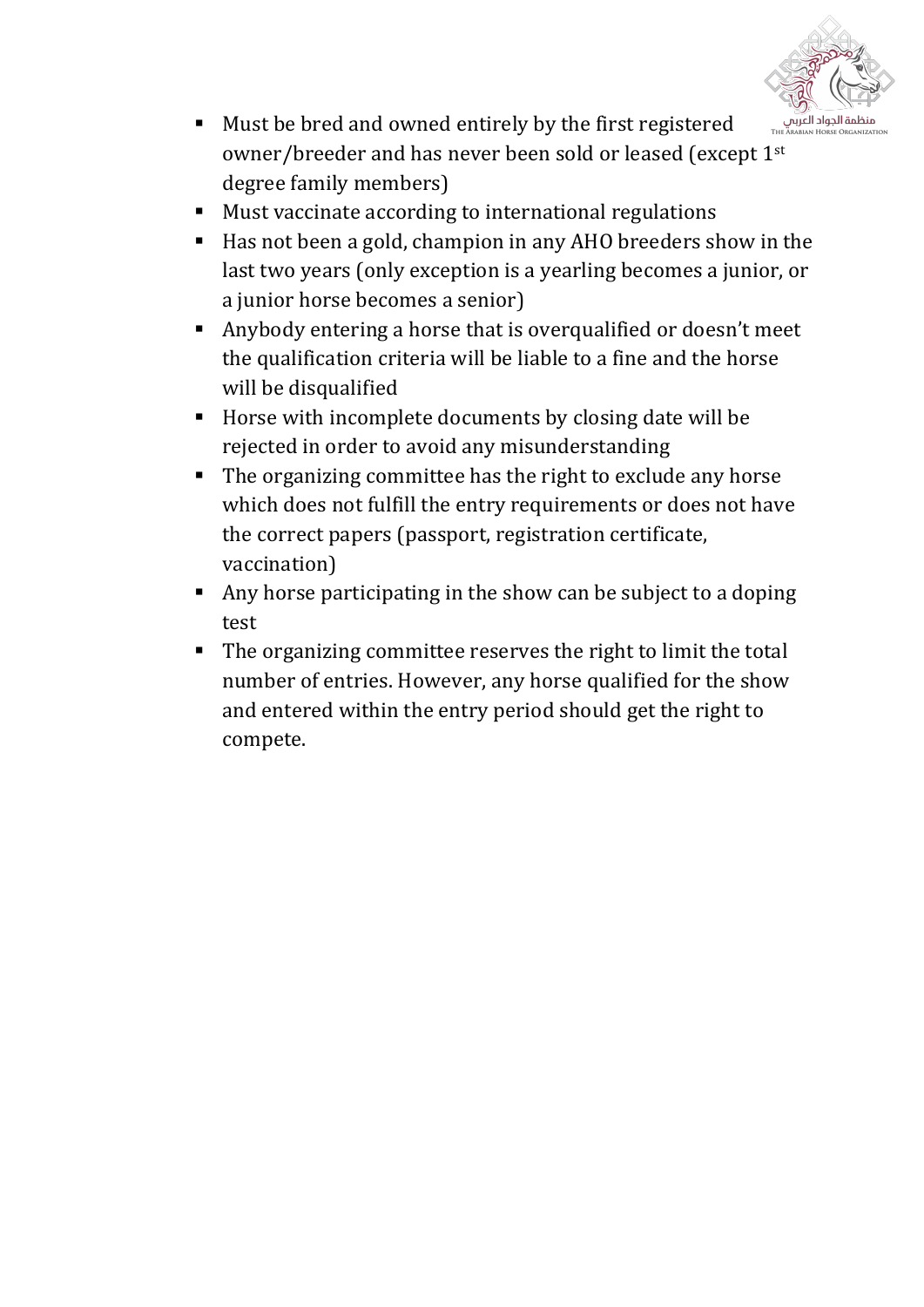

# **منظمھ الجواد العربى مھرجان المربین – مصر -8 10 دیسمبر – مزرعة رباب**

**الجوائز النقدیھ -:**

من اجل دعم المربین قررت منظمه الجواد العربي زیاده عدد الجوائز من الاول الي العاشـــر ، وســــنكون قیمة الجائزه 5000 الف جنیھ مصري، ولن یتم منح جوائز للبطولات الذھبیھ او الفضیھ او البرونزیھ

#### **التقدیم -:**

- التقديم ســوف يبدأ من يوم 7 نوفمبر و حتى 24 نوفمبر الســاعه الخامســه مســاء و لن يقبل اى طلب او تعدیل بعد تاریخ الاغلاق.

- یحق للمالك او المربي التسجیل في البطوله بحد اقصـي 10 خیول و لا یتعدي تسـجیل اكثر من 2 خیل لكل فئه ( مهرات اناث عمر ســـنه ، مهور ذكور عمر ســـنه ، مهارى اناث ، مهارى ذكور ، فرســـات ، طلائق ) وسيتم إدراج أفراد الأسرية أقل من 21 سنه فى العدد الإجمالي. و اذا كان أحد أفراد الأسرية أكثر من 21 سـنه يتم اعتبار ه مربيا مسـنقلا. و فى حالة تغيير ملكية داخل أحد أفراد العائلة من الدرجه الاولى أكثر من 21 عاما، یجب أن یتم التغییر فى موعد لا یتجاوز تاریخ الإغلاق.

#### **شروط الدخول-:**

بطولھ المربین – مصر 2016 تنظمھا منظمھ الجواد العربي، وھى بطولھ مفتوحة لأى من الخیول العربیة الأصیلة التي تتوفر فیھا الشروط التالیة:

- أن تكون مسـجلة فى الواهو و وفق سـجل أنسـاب الخيل الصــادر ه عنه، وأن تكون ولدت من قبل المالك أو احد افراد العائلھ من الدرجھ الاولي
	- جواز سفر الحصان إلزامى للمشاركة
- الخیول عمر سـنـه و سـنتین تسـتطیع المشــاركه بشــهادة التســجیل التى تحتوى على الشــریحه الالكترونیه ( المیكروشــــيب ) علي ان تكون قد اصــــدرت و اعتمدت من قبل مكتب التســـجیل الحصان العربى المصرى أو أى مكتب تسجیل معترف بھ من قبل منظمھ الواھو
- یجب أن تكون ولدت ومملوكة بالكامل من قبل أول المس??????جلین مالك / مربى ولم یتم بیعھا أو تأجیرھا من قبل (باستثناء أفراد العائلة من الدرجة الاولى )
	- یجب ان تكون الخیول محصنھ وفقا للمعاییر الدولیھ